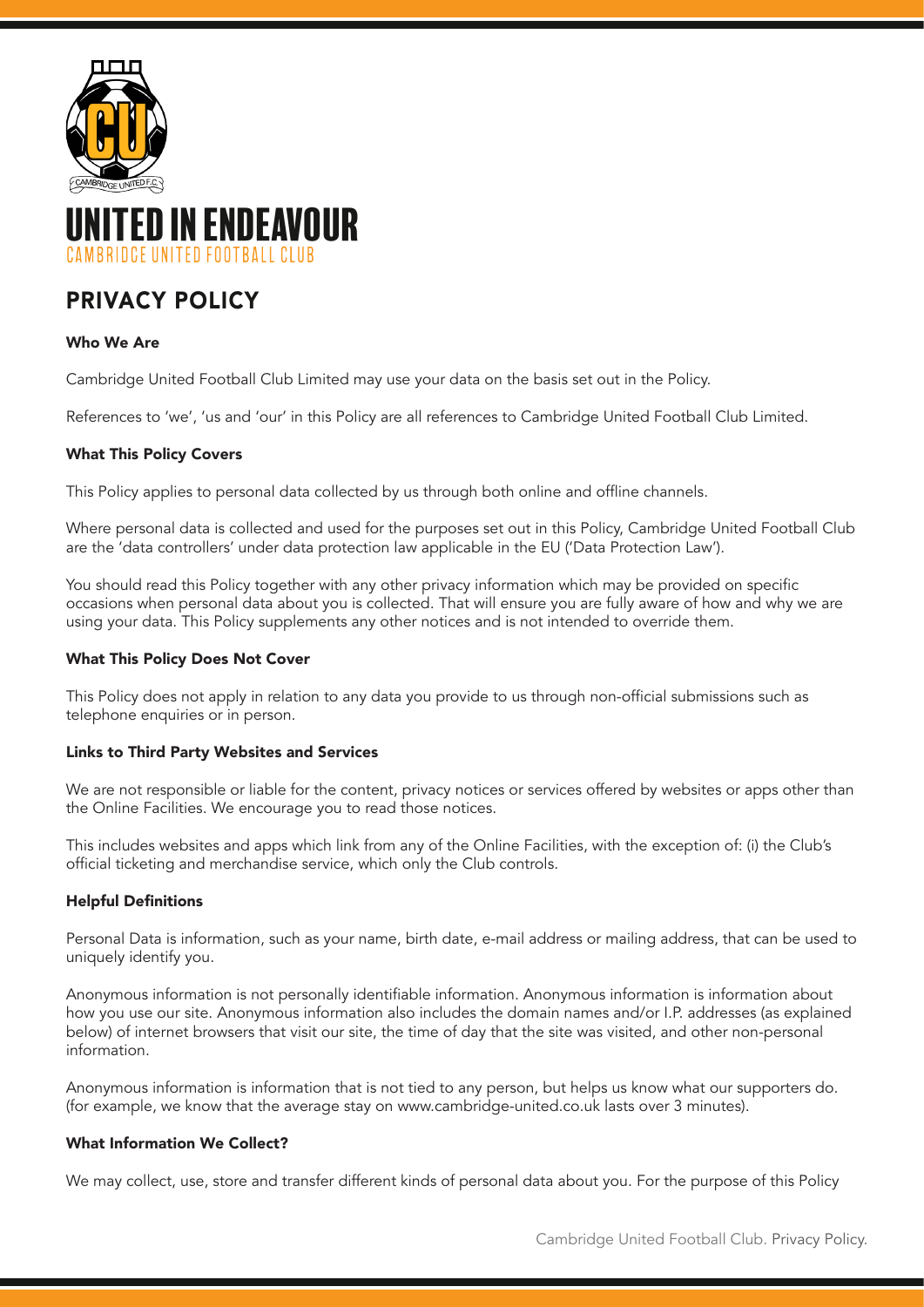we have grouped these together as follows:

Identity Data such as your name(s), username or similar identifier, marital status, Club supporter or similar number, title, date of birth, gender and job title (where relevant).

Contact Data such as your address, billing address (where different), email address, preferred language and telephone numbers.

Financial Data such as your bank account, PayPal account and/or payment card details for payment and direct debit transactions with us.

Transaction Data such as details about payments to and from you and other details of products or services you have purchased from us or accessed.

Technical Data such as your internet protocol (IP) address, your login data, browser type and version, time zone setting and location, browser plug-in types versions and statuses, operating system and platform and other technology on the devices you use to access the Online Facilities.

The Online Facilities use cookies, which are small files with a code that is stored on your device, with your consent, and is retrieved when you next visit the Online Facilities. This allows information about your use and browsing to be recognised. Full information on which cookies we use is available in our Cookies Policy, along with guidance about how you can set your browser to refuse all or some cookies (but that may affect some use of the Online Facilities).

**Profile Data** such as your usernames and passwords, associated social media accounts, supported team or Club, your interests, preferences, posts or comments on interactive features (if any), feedback and/or survey responses.

Usage Data such as information about how you use the Online Facilities and services provided through them (including newsletters and marketing emails, and advertisements). This may include information about page views, length of visit or use and exit route, timing, frequency and patterns of your use, along with navigation paths when using the Online Facilities – this information does not directly identify you. We use various tools to help us with this, including Google Analytics (see our Cookies Policy for further information). Where you have subscribed to receive the Club newsletter or marketing emails we will also receive information about whether you open, delete, or access links contained in the newsletter, the browser or app type used and whether opened via mobile or desktop.

**Communications Data** includes information you provide when communicating with us, your preferences in receiving marketing from us and our third parties and (where relevant) any other communication preferences.

Aggregated Data such as statistical or demographic data for any purpose. Aggregated Data may be generated from your personal data but does not directly reveal your identity. However, if we combine or connect Aggregated Data with your personal data so that it can directly identify you, we treat the combined data as personal data which will be used in accordance with this Policy.

Special Categories of Personal Data includes details about your race or ethnicity, religious or philosophical beliefs, sex life, sexual orientation, political opinions, trade union membership, information about your health and genetic and biometric data). We generally do not collect this information, and where we do it is held in an anonymised form detached from your other data so does not reveal your identity. We do not collect any information about criminal convictions and offences.

Security Data includes images of you which are taken via both the internal and external CCTV systems at the Club's sites which include;

The Abbey Stadium, Newmarket Road, Cambridge, Cambs, CB5 8LN

All CCTV images taken within the footprint of the stadium are taken in line with the Club's Ground Regulations which are displayed upon entry. In addition to CCTV images, an additional photographic image is taken of anyone entering the Club's stadium via its digital turnstiles. These images are automatically assigned to a person's ticketing system profile or the relevant match ticket record.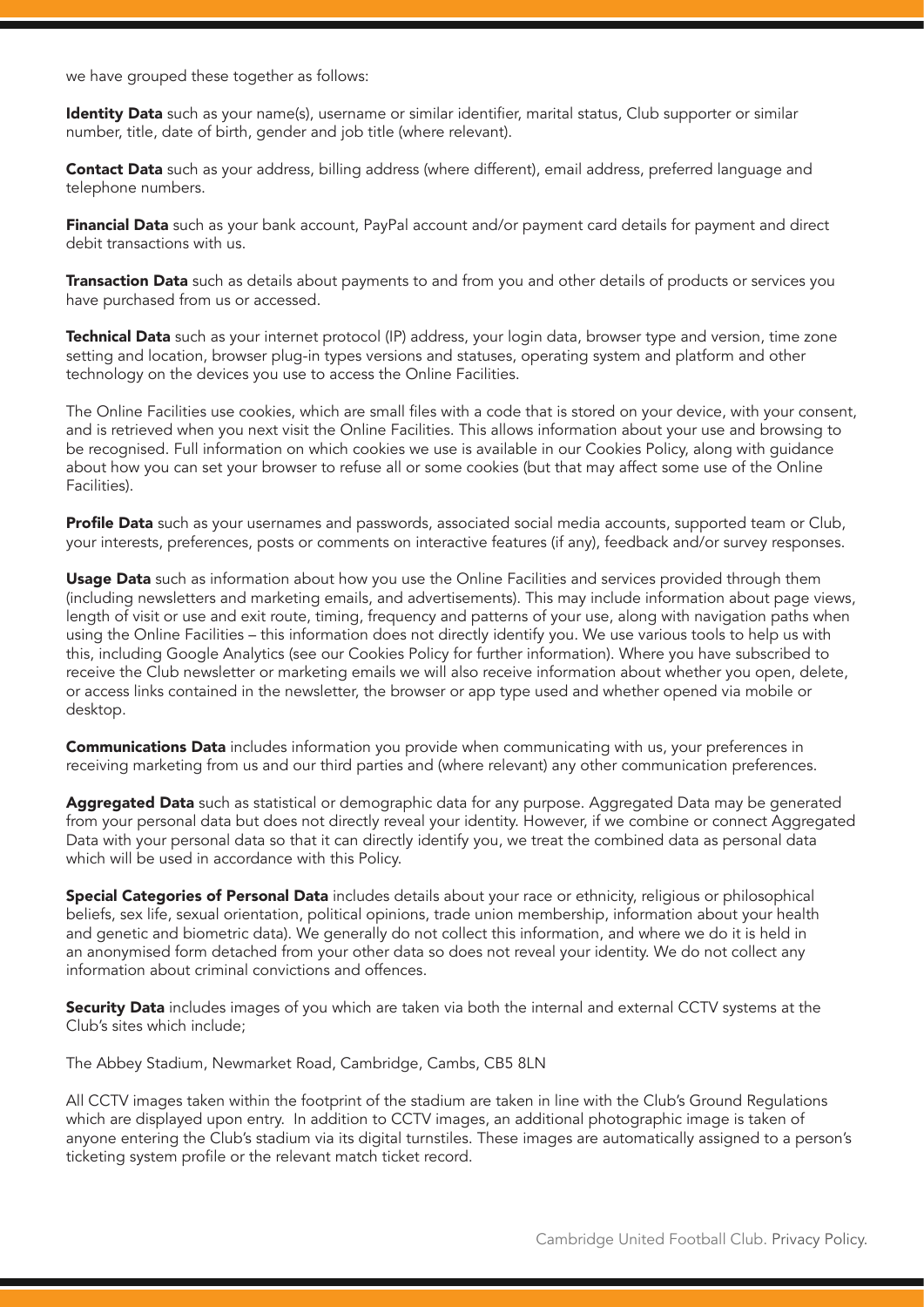Medical Data includes details in relation to health screening associated to COVID-19. Examples include current health conditions, COVID-19 related symptoms and any such contact with individuals who may have contracted the virus. Such information will be collated for any individual attending a Club site and stored for 28 days.

### If you fail to provide personal data

Use of services accessed through the Online Facilities may require you to provide specific types of information. Where you fail to provide that information, we may not be able to perform the contract we have or are trying to enter into with you.

# Children's Data

We understand that children and young people, including those under 13 years of age ("minors"), may visit the Online Facilities or otherwise interact with us. Minors may need their parent or guardian's permission to use or access certain facilities or receive certain information through the Online Facilities. Minors may also be asked to confirm they have that permission, and we reserve the right to verify parental or guardian consent, where required.

We try not to make a minor's participation in activities with us contingent on the minor disclosing any more personal information than is reasonably necessary in order to do so. We do not actively market to minors or use (or pass to any third party) personal information on persons known to be minors for any commercial purposes, without proper consent.

Other age restrictions may apply to certain products, services or opportunities available through our Online Facilities.

## How We Collect Your Personal Data

We use different methods to collect data about you, including through:

Direct interactions. You may give us your Identity, Contact, Financial, Communication and certain Profile Data by filling in forms or by corresponding with us using contact details we provide on the Online Facilities. This includes, amongst other things, personal data you provide when you: request a newsletter subscription); participate in interactive features, including any competition, promotion or survey; or give us feedback.

Automated technologies or interactions. As you interact with the Online Facilities, Technical & Usage Data about your equipment, browsing actions and patterns may also be collected or generated, along with Profile and Communications Data. We collect this personal data by using cookies, server logs and other similar technologies. We do not receive data from other websites you visit. Please see our cookie policy for further details. Other websites may use cookies which activate beyond their websites, including when you use the Online Facilities (you should check the cookies policy of those websites in those instances).

Third parties or publicly available sources. We may receive personal data about you from various third parties as set out below:

- Technical & Usage Data from parties such as our analytics providers (including Google), and advertising networks (see below);
- Identity, Contact, Profile, Financial, Transaction, Usage and Technical Data from providers of technical, payment and delivery services;
- Identity, Contact, Profile, Usage and/or Technical Data from social media platforms which are publicly available or through which you may log in or interact with the Online Facilities;
- Identity, Financial and/or Contact Data from data brokers or aggregators, such as those used for any credit reference or similar pre-service vetting facility (if any); and
- Information from lawfully available sources where relevant to our bringing, defending or assisting in legal action (such as the police, regulators, investigators or publicly available sources).
- We may also supplement the information collected with other information that we obtain from our dealings with you or which we receive from other organisations, such as our commercial partners, and group companies.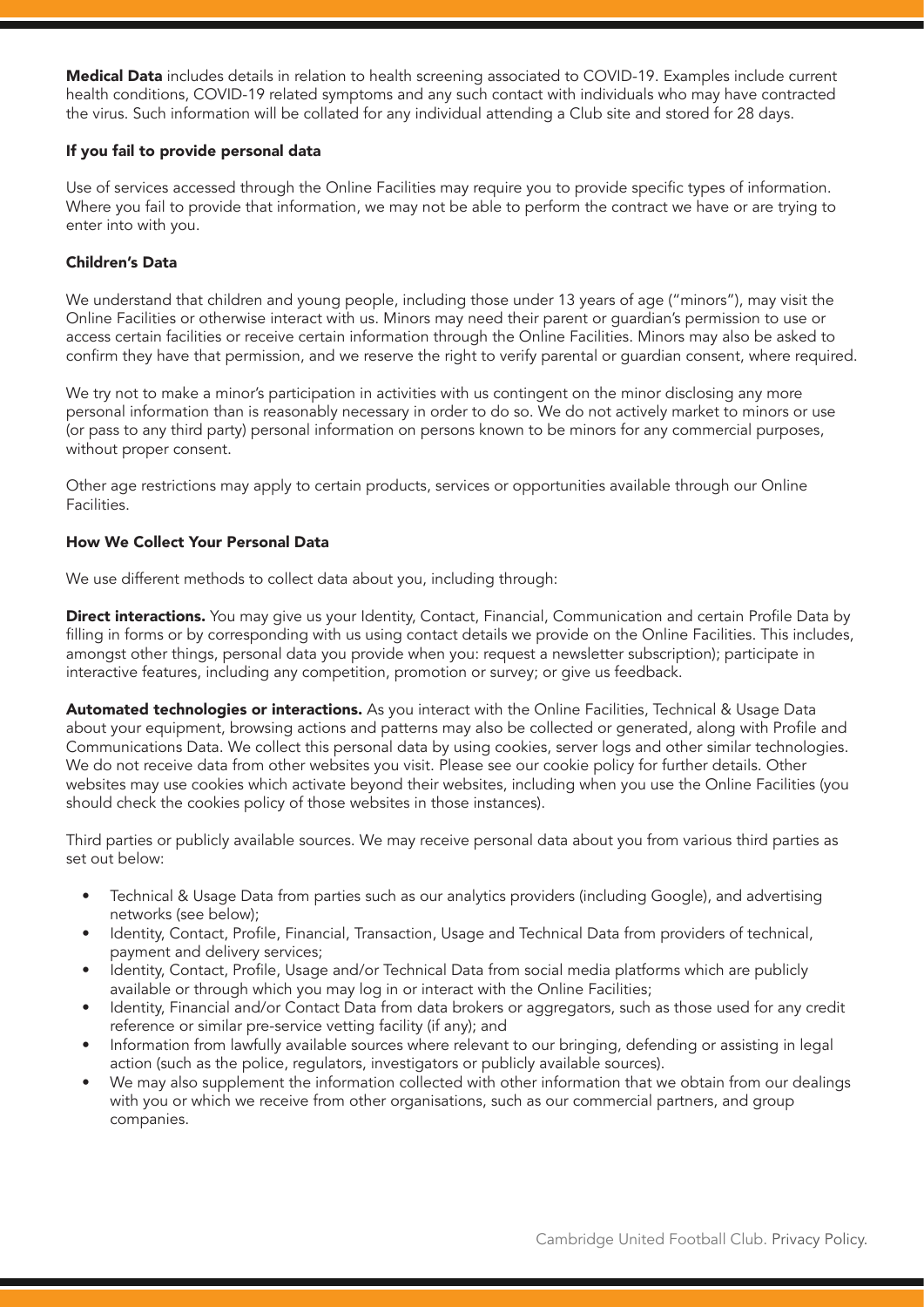#### What We Use Your Personal Data For

We use information about you for the following purposes:

**Services, Products & Opportunities-** to allow you to register an account or otherwise receive products, services and other opportunities (such as a subscription or newsletter) and fulfil any of our obligations for delivery of those. Automated processes may assess your eligibility to receive services such as subscriptions, based on the information you provide - if you think that process has incorrectly refused you a subscription, let us know why and we will have a human review it.

Processing your data for this purpose will usually be necessary (i) to perform any contract with you for the relevant service where applicable (ii) to comply with legal obligations where applicable or (iii) otherwise for our legitimate interests in complying with third party requirements which enable us to provide the service(s).

Payments and Finance- to collect payments from you for any paid for products or services, and/or administer any payments which may become due to you. This will usually be necessary (i) to perform any contract with you for the paid for service or (ii) to comply with legal obligations where applicable or (iii) for our legitimate interests in recovering debts due to us.

Participation and Interactive Features- to enable you to participate in chat rooms, forums, message boards, and/or news groups on or associated with the Online Facilities on which you can post information (if any) and, where we deem necessary, to respond to any such posts you make. Information you post in these areas may become public information and must always comply with our Terms of Use (in relation to the official Club website) and EULA (in relation to the official Club app). The processing of your personal data here will usually be necessary (i) to perform any contract with you for the relevant service or (ii) for our legitimate interests in running and improving our services and managing our relationship with you as a customer.

Publications– to include you in relevant publications, such as where you win a promotion we or one of our commercial partners carry out. We will usually ask you for permission in these circumstances.

Manage and Improve- to manage and improve the Online Facilities, notify you of applicable changes where required and allow you to use the features offered by the Online Facilities. This will usually be necessary (i) to perform any contract with you where relevant for applicable services (ii) to comply with legal obligations where applicable or (iii) otherwise for our legitimate interests in managing our relationship with you as a customer, improving our service, and/or record keeping.

**Communications**- to communicate with you where necessary for purposes other than marketing. This will usually be necessary (i) to perform any contract with you for applicable services where relevant (ii) to comply with legal obligations where applicable or (iii) otherwise for our legitimate interests in managing our relationship with you as a customer, improving our service, and/or record keeping.

Administer and Protect- to administer and protect our businesses, the Online Facilities, and rights of ourselves or other associated third parties (including those of other users and partners). This may include routine tasks such as troubleshooting, data analysis, testing, system maintenance and support as well as more formal matters such as bringing, defending or assisting in legal action where necessary. This will usually be necessary (i) for our legitimate interests in running our business and systems in a secure manner, business restructuring, protecting our rights and property (including intellectual property) and preventing or tackling illegal activity or (b) to comply with a legal obligation where applicable.

Marketing & Associated Profiling- to alert you to information about events, surveys, competitions, offers, products, services and other exciting updates relating to us, and/or commercial partners.

We only do this through email, sms, automated phone calls or online direct messaging (such as using any private message facility on the Club website or as may be permitted on associated social media platforms) where you have agreed, so this is on the basis of your consent. However, if you are an existing customer we may contact you about our products or services similar to those you have previously received or enquired about (unless you have chosen not to receive such communications).

You can change your mind or adjust your preferences any time afterwards either in your personal profile page (also known as a 'preference centre') which is accessible from all of our emails, or emailing us at info@cambridge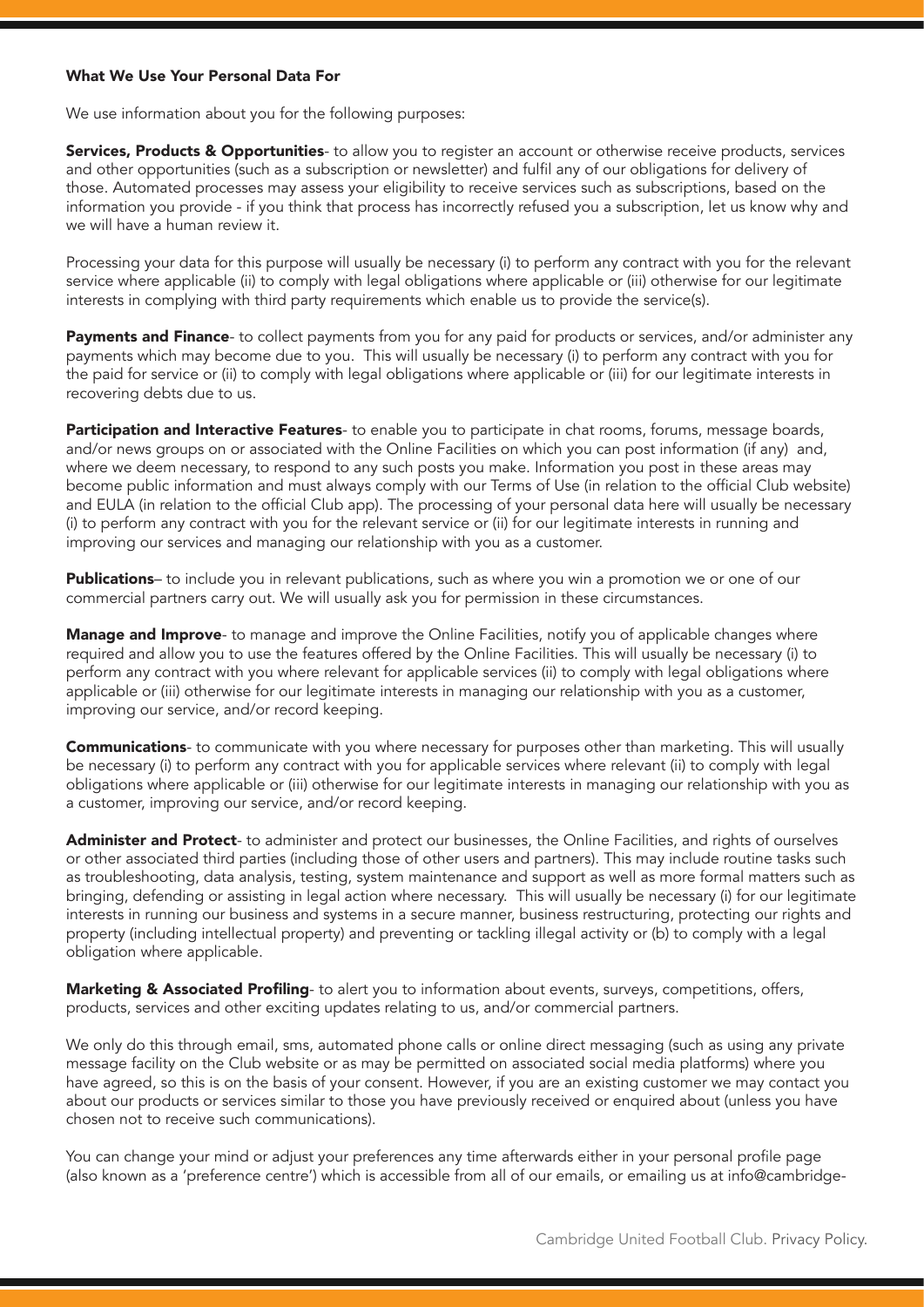united.co.uk.We will also stop sending these in direct response to any other express communication from you asking to do so. We may measure the effectiveness of our communications, including Usage Data relating to newsletters and other marketing emails as set out in the "What information do we collect?" section above.

We also use tools to help us and our advertising network make relevant advertising available to you when you use the Online Facilities and our associated social media platforms (including facilities made available for this purpose by Facebook), and measure how effective that advertising is. To do this we rely on cookies, which may include codes associated with your device but do not themselves identify you by name. As mentioned earlier, full information on which cookies we use is available in our Cookies Policy, along with guidance about how you can set your browser to refuse all or some cookies. This type of bespoke advertising (and any postal marketing) is carried out on the basis it is necessary for the legitimate interests of us or applicable commercial partners in marketing relevant products, services and exciting offers.

Research, Analysis & Personalisation- to carry out market research so that we can improve the products and services we offer, and in some circumstances personalise content (including advertising as mentioned earlier) delivered to you. Your feedback is valued and helps to inform the commercial strategy, marketing activity and initiatives across the Club. This will be necessary for our legitimate interests to study how customers use our products/services, to develop them, to grow our business and to inform our commercial and marketing strategy.

We may also process your personal data for other reasons, in compliance with the above rules, where this is required or permitted by law. Where we reasonably consider that we need to process your personal data for another reason that is compatible with the original purpose set out in this Policy we will do so. If that is ever the case and you wish to get an explanation as to how processing for any new purpose is compatible with the original purpose, please contact us.

If we need to use your personal data for an unrelated purpose, we will notify you and we will explain the legal basis which allows us to do so. In some circumstances, this may require your consent.

#### How We Store Your Information & For How Long?

#### Location

We are committed to protecting the security of your personal data, which we generally hold in secure data centres in the European Economic Area (EEA).

Some organisations to which we may disclose your personal information may be situated outside of the EEA. Whenever we transfer your personal data out of the EEA, we take reasonable steps to ensure that your information is still properly protected. This may include safeguards such as checking the relevant countries have been deemed to provide an adequate level of protection for personal data by the European Commission, or using contractual provisions to ensure your information is properly protected (certain contracts are approved by the European Commission).

In relation to personal data sent to the US, we usually check whether the 'Privacy Shield' applies – that ensures a similar level of protection to personal data shared within the EEA. See https://ec.europa.eu/info/law/law-topic/ data-protection/data-transfers-outside-eu/eu-us-privacy-shield\_en, for further details.

#### Duration

We will keep the personal data you have provided only for as long as we require to fulfil the purposes we collected it for, including for the purposes of satisfying any legal, accounting, or reporting requirements.

To determine the appropriate retention period for personal data, we consider the amount, nature, and sensitivity of the personal data, the potential risk of harm from unauthorised use or disclosure of your personal data, the purposes for which we process your personal data and whether we can achieve those purposes through other means. This is in addition to any applicable legal requirements.

CCTV Data – Data is stored for a period of 30 days.

Ticketing Data – Data is stored for up to 3 years for people with no orders and no marketing consent given on their ticketing accounts during this period, or for a period of 3 years in relation to each match ticket record. Those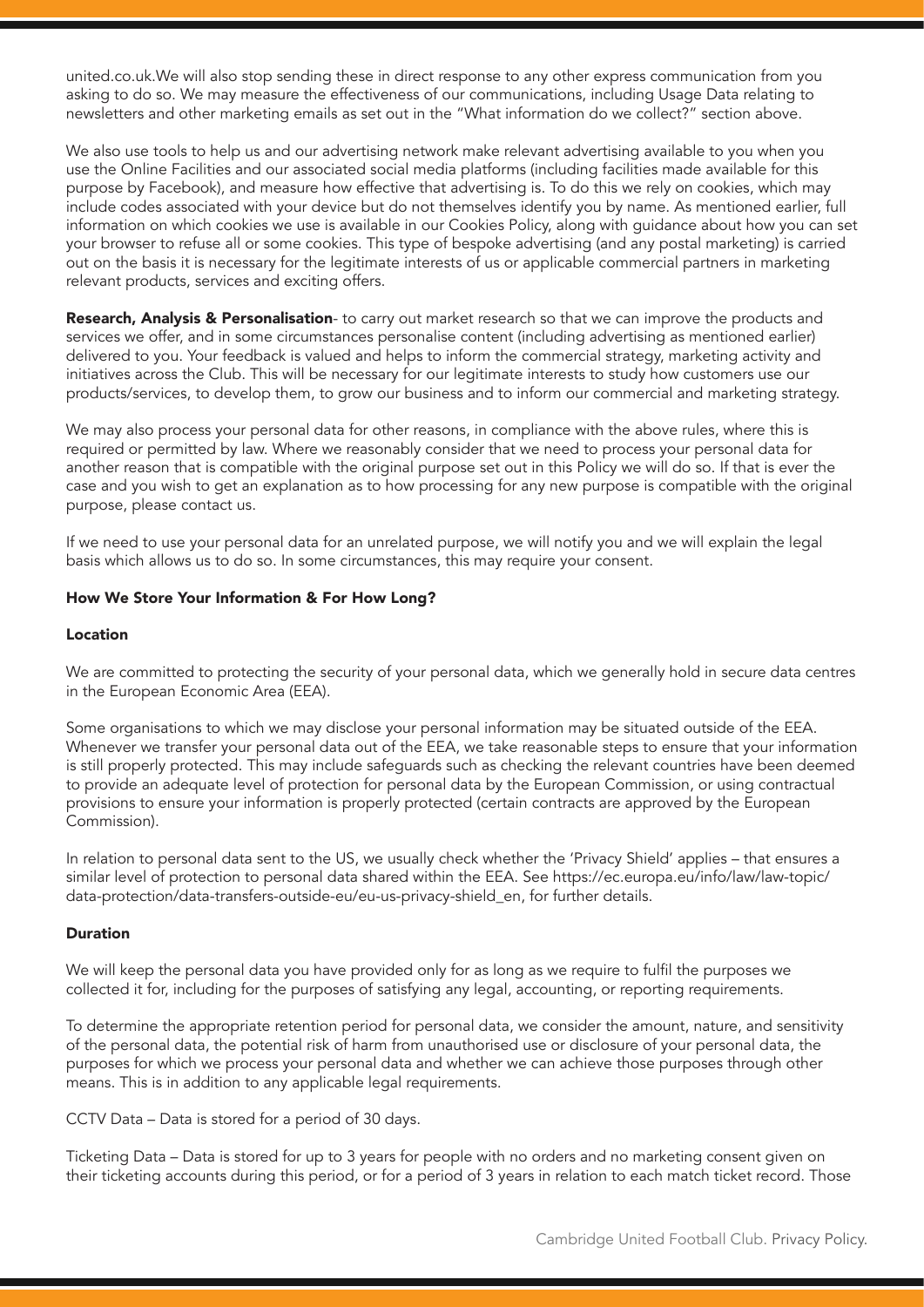with direct debit agreements are stored for up to 1 year after the last transaction or membership renewal. (Note all digital turnstile images are automatically assigned to your ticketing account).

HR Data – Data is stored for a period of up to 7 years.

Details of any other specific retention periods for different aspects of your personal data are available on request by contacting us at info@cambridge-united.co.uk

For legal reasons we may have to keep basic information about our customers (including Contact, Identity, Financial and Transaction Data) for up to seven years after they cease being customers– this is particularly for any paid for products or services.

In some circumstances you can ask us to delete your data: see the "What are your rights?" section below for further information.

We may anonymise your personal data (so that it can no longer be associated with you) for research or statistical purposes in which case we may use this information indefinitely without further notice to you.

# Security

We have put in place appropriate operational, technical and security measures to reduce the risk of your personal data from being accidentally lost, used or accessed in an unauthorised way, altered or disclosed. This includes use of encryption where relevant, for example in relation to financial information you provide through online services which is encrypted for additional security. In addition, we limit access to your personal data to those employees, agents, contractors and other third parties who have a business need to know.

We have put in place procedures to deal with any suspected personal data breach and will notify you and any applicable regulator of a breach where we are legally required to do so.

If we have given you a password to access certain parts of the Online Facilities, you must keep the password safe and make sure you use a secure browser.

#### Who We Provide Your Information To?

- We may disclose your information to third parties as follows: to other companies within our corporate group, including any of our affiliated community trusts and charitable schemes.
- To third parties to whom we may choose to merge with, sell or transfer all or parts of our business or our assets (or businesses we may acquire). New owners of our business may use your personal data in the same way as set out in this Policy;
- To service providers who carry out some data processing activities on our behalf. For example, mailing services, payment processing, IT infrastructure, software and hosting, analytics, and advertising delivery service providers, along with other relevant partners used to help us deliver the Online Facilities to you.

We do not allow our third-party service providers to use your personal data for their own purposes unless they can otherwise lawfully do so;

- To our commercial partners or sponsors. For example, if required for prize or opportunity fulfilment in relation to promotions you engage with (but only for direct electronic marketing purposes where you have agreed to this).
- Other organisations in the football industry where required for completion of the purposes set out in this Policy, such as other football leagues, clubs, governing bodies, and match venues. For example, if you enter a competition and win tickets to a match we may need to share details with the stadium or participating clubs, for ticket delivery and/or health and safety or other legal reasons;
- To professional advisers including lawyers, bankers, auditors and insurers where required for those parties to provide services to us;
- To law enforcement agencies, Courts or other dispute resolution forums, or other legal or regulatory authorities if we are under a duty to disclose or share your personal data to comply with any legal obligation, or are enforcing or protecting our rights, or lawfully co-operating in the protection of third party rights; and/or
- To any credit reference or similar pre-service or communication vetting agency (if any) for the purposes of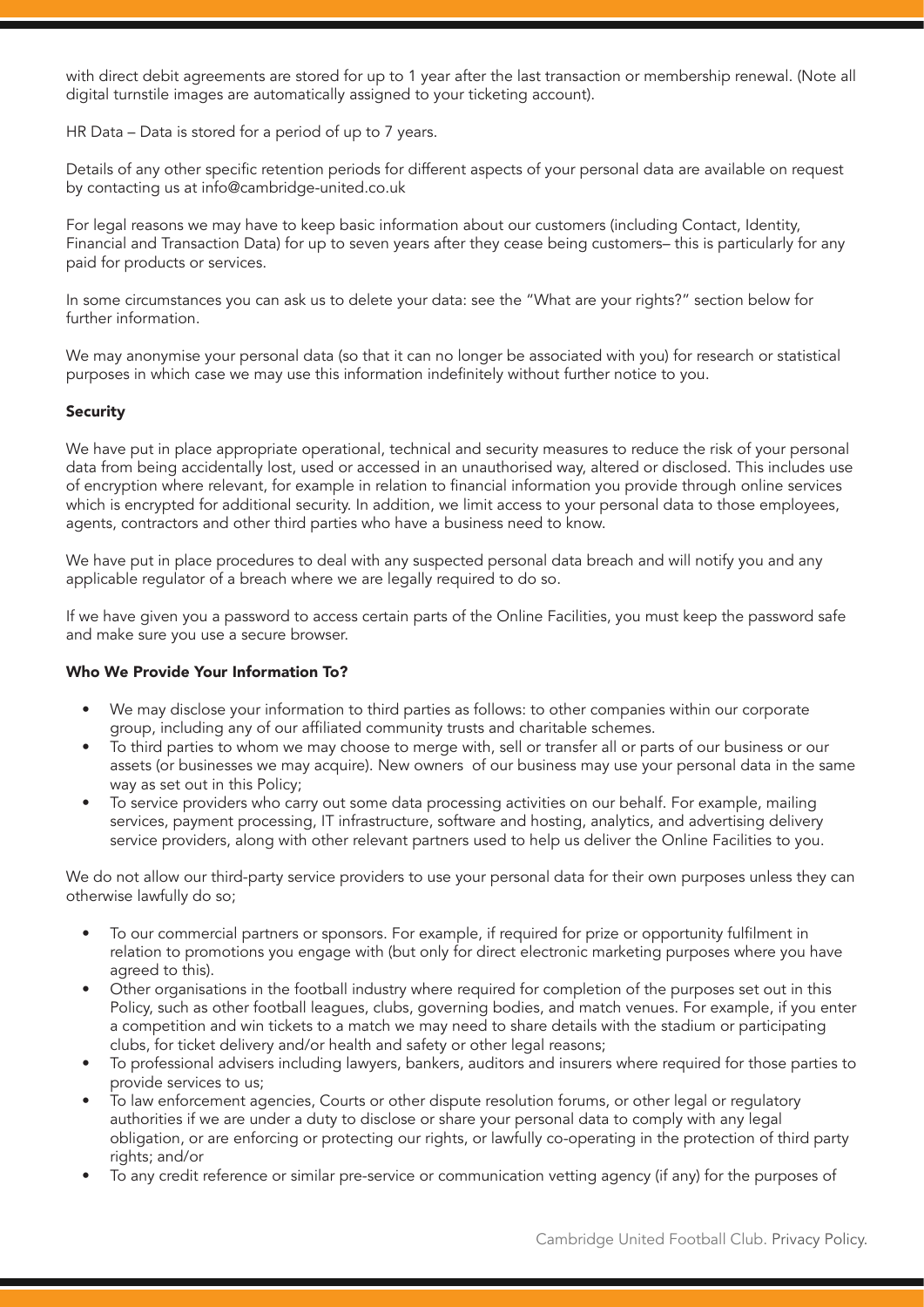fraud protection and credit risk reduction in relation to paid for services you request from us or assisting our compliance with lawful requirements.

We may have to share your personal data with the parties above for the purposes set out in the "What do we use your information for?" section of this Policy. In some circumstances, there may be other lawful reasons for the third party to use your data in accordance with any privacy notice they make available to you.

We may also provide anonymised Aggregated Data to third parties. For example, we may aggregate your Usage Data to calculate the percentage of users accessing a specific website feature.

#### Your Rights

Under the Data Protection Laws you may have the following rights in relation to your personal data in certain circumstances:

Request Access: (also known as a "Subject Access Request"). You can receive a copy of the personal data we hold about you.

Request Correction: You can have any incomplete or inaccurate data we hold about you corrected, though we may need to verify the accuracy of new data you provide.

Request Deletion: You can ask us to delete or remove personal data in certain circumstances, for example where: there is no good reason for us continuing to process it; you have successfully exercised your right to object to processing (below); or where we may have processed your information unlawfully or where we are required to erase your personal data to comply with local law.

Object to Processing of your personal data: this applies where: we are relying on a legitimate interest or those of a third party (see the "What do we use your information for?" section above) and you feel our processing on this ground impacts your fundamental rights; or where we are processing your personal data for direct marketing purposes.

Request Restriction of Processing: you can ask us to suspend processing of your personal data where: you want us to establish the data's accuracy; our use of the data is unlawful but you do not want us to erase it; where you need us to hold the data even if we no longer require it as you need it to establish, exercise or defend legal claims; or you have objected to our use of your data but we need to verify whether we have overriding legitimate grounds to use it.

Request Transfer: you can ask us to provide to you, or a third party of your choice, your personal data in a machine-readable format. This right only applies to automated information which: you initially provided consent for us to use your data (see the "What do we use your information for?" section above); or your provided and we used the information to perform a contract with you (see the "What do we use your information for?" section above).

Right to withdraw consent;. This only applies where we are relying on consent to process your personal data (see the "What do we use your information for?" section above). If you withdraw your consent, we may not be able to provide certain products or services to you. We will advise you if this is the case at the time you withdraw your consent.

All requests set out in this section or other queries relating to this Policy should be addressed to Cambridge United Football Club Limited. See the "Who can you contact for further details?" section below. Please note we may not always be able to comply with your request due to our legitimate interests or other legal reasons. If applicable, these will be notified to you in response to a relevant request.

You will not usually have to pay a fee to exercise any of the above rights. However, we may charge a reasonable fee if your request is clearly unfounded, repetitive or excessive (or we may refuse to comply with your request in these circumstances).

For security reasons, we may need to request specific information from you to help us confirm your identity and ensure your right to access your personal data (or to exercise any of your other rights). We may also ask you for further information in relation to your request.